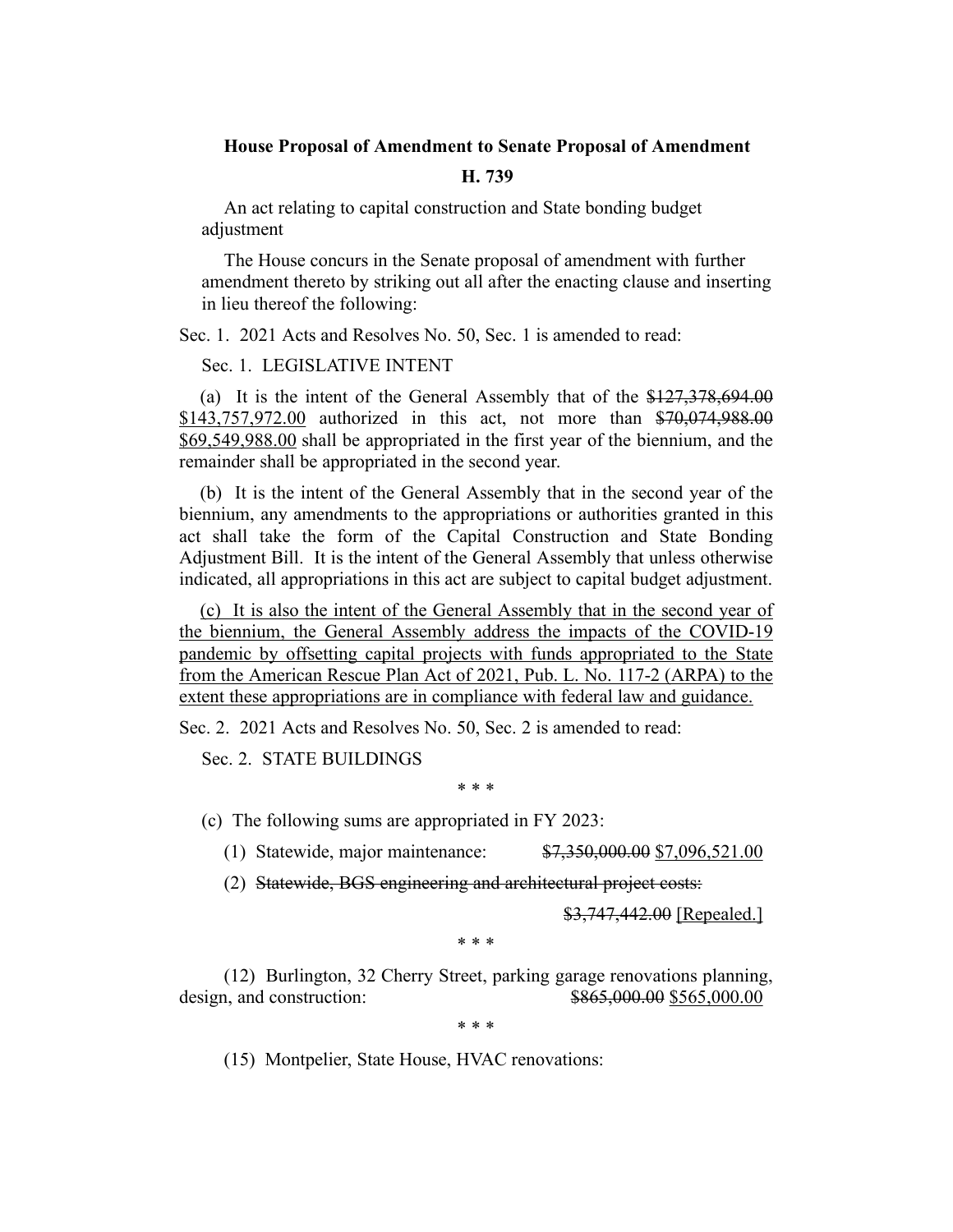#### \* \* \*

(17) Statewide, three-acre parcel, stormwater planning, design and implementation:  $$600,000.00$ 

(18) Statewide, correctional facilities, door control system replacements:  $$670,000.00$ 

(18) Burlington, 108 Cherry Street, parking garage repairs: \$2,000,000.00

(19) Springfield, Southern State Correctional Facility, door control system replacement:  $$750,000.00$ 

(20) Windsor, former Southeast State Correctional Facility, necessary demolition, salvage, dismantling, and improvements to facilitate future use of the facility:  $$400,000.00$ 

(21) 133 State Street, renovations for the Office of Legislative Information Technology and shared common spaces: \$1,400,000.00

(d)(1) On or before January 15, 2023, the Commissioner of Buildings and General Services shall submit to the House Committee on Corrections and Institutions and the Senate Committee on Institutions heat source options for a system to dehumidify the State House in the summer months that are consistent with the State Agency Energy Plan set forth in 3 V.S.A. § 2291.

(2) For the amount appropriated in subdivision  $(c)(15)$  of this section, no funds shall be expended on the heat source for a system to dehumidify the State House in the summer months until the General Assembly approves one of the options, as described in subdivision (1) of this subsection (d).

Appropriation – FY 2022 \$19,316,774.00

Appropriation – FY 2023 \$24,800,442.00 \$28,714,521.00

Total Appropriation – Section 2  $$44,117,216.00$  \$48,031,295.00

Sec. 3. 2021 Acts and Resolves No. 50, Sec. 3 is amended to read:

Sec. 3. HUMAN SERVICES

\* \* \*

(b) The following sums are appropriated in FY 2023 to the Department of Buildings and General Services for the Agency of Human Services for the following projects described in this subsection:

(1) Women's correctional facilities, replacement: \$1,000,000.00

(2) Statewide, correctional facility, life safety and security needs and enhancements:  $$200,000,00$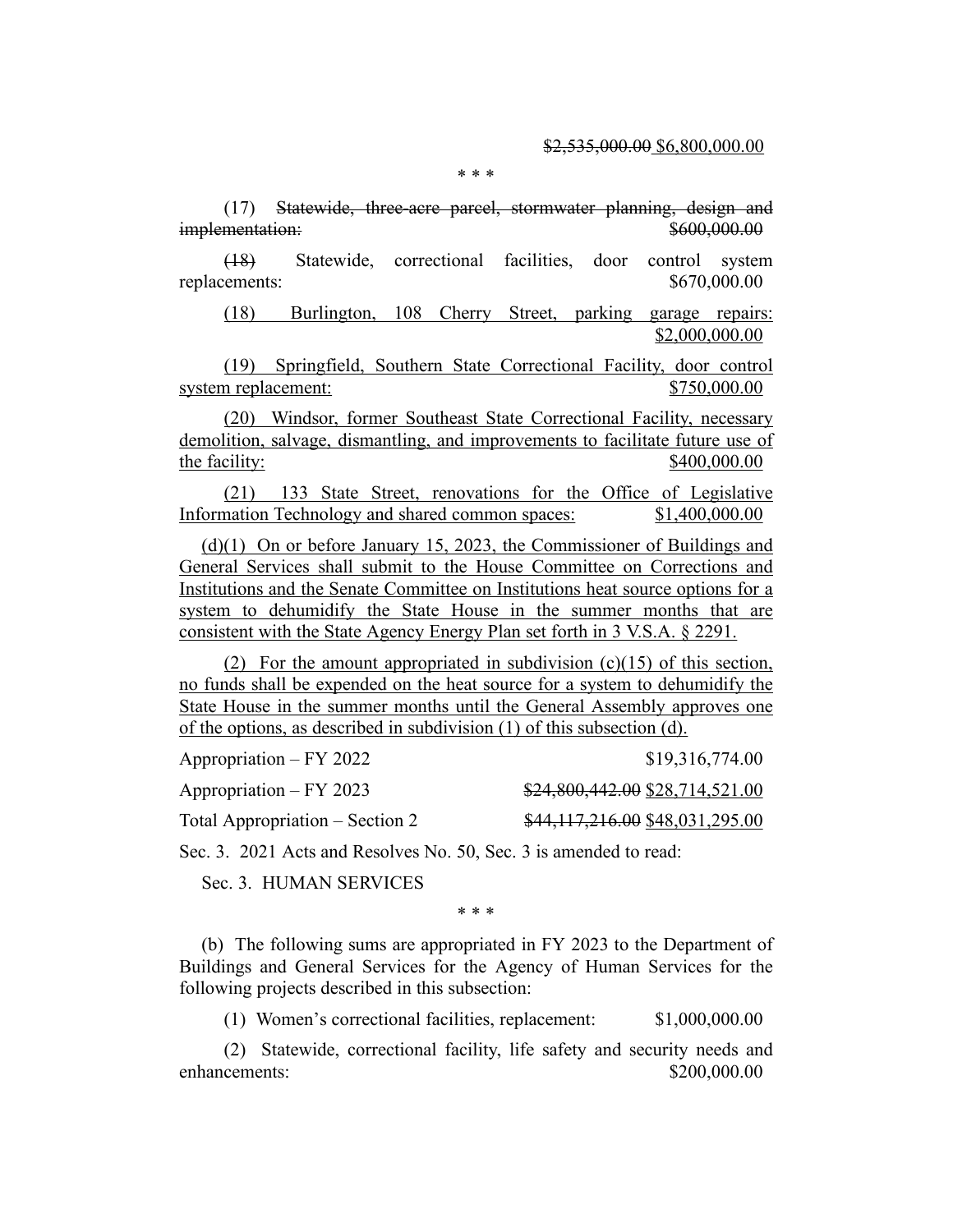(3) Secure Residential Recovery Facility, design and construction:

\$3,200,000.00

(4) Statewide, correctional facilities, accessibility improvements, Americans with Disabilities Act (ADA) compliance: \$1,200,000.00

(5) Statewide, correctional facilities, HVAC, programming, schematic design, and design documents:  $$500,000.00$ 

\* \* \*

Appropriation – FY 2022 \$12,350,000.00

Appropriation – FY 2023 \$1,200,000.00 \$6,100,000.00 Total Appropriation – Section 3 \$13,550,000.00 \$18,450,000.00

Sec. 4. 2021 Acts and Resolves No. 50, Sec. 4 is amended to read:

Sec. 4. COMMERCE AND COMMUNITY DEVELOPMENT

\* \* \*

(b) The following sums are appropriated in FY 2023 to the Agency of Commerce and Community Development for the following projects described in this subsection:

(1) Major maintenance at statewide historic

sites: \$350,000.00 \$683,000.00

\* \* \*

(d) The Division of Historic Preservation shall conduct a facilities condition assessment on all the buildings and structures of the State Historic Sites within the next five years, with a cyclical update plan. Those buildings and structures open to the public shall be prioritized for investigation.

(e) It is the intent of the General Assembly to encourage the Lake Champlain Maritime Museum to, in addition to the development of a decommissioning plan, explore all options for the ongoing use of the Schooner Lois McClure.

| Appropriation – FY 2022         | \$473,000.00   |
|---------------------------------|----------------|
| $Appropriation - FY 2023$       | \$733,000.00   |
| Total Appropriation – Section 4 | \$1,206,000.00 |

Sec. 5. 2021 Acts and Resolves No. 50, Sec. 8 is amended to read:

Sec. 8. VERMONT STATE COLLEGES

\* \* \*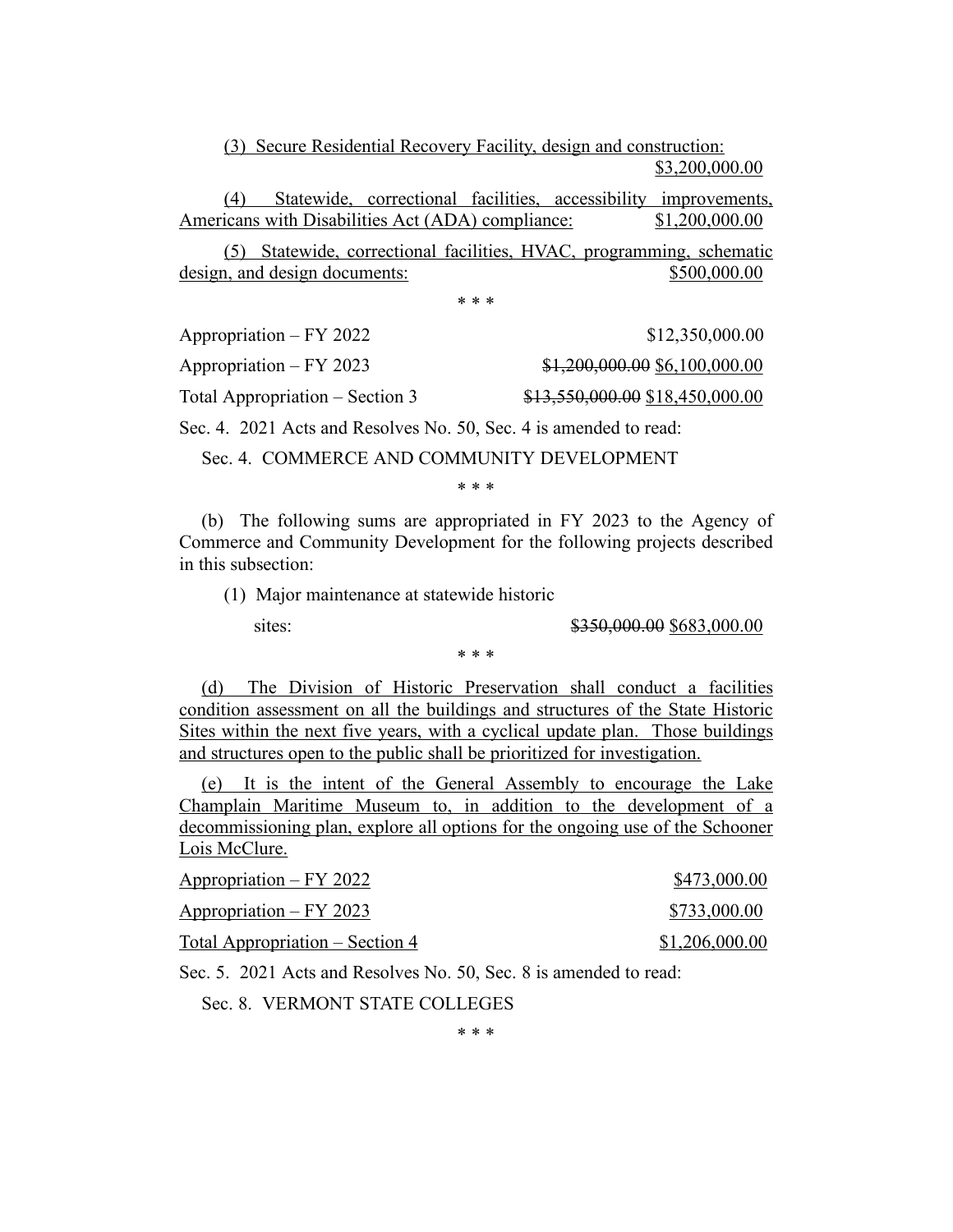(b) The following sums are appropriated in FY 2023 to the Vermont State Colleges for the projects described in this subsection:

(1) construction, renovation, and major maintenance at any facility owned or operated in the State by the Vermont State Colleges:

\$2,000,000.00

(2) infrastructure transformation planning and space modification: \$100,000.00 \$900,000.00

(3) nursing programs, renovation of simulation laboratories:

\$800,000.00

(c) For the amount appropriated in subdivision  $(b)(3)$  of this section, on or before January 15, 2023, the Chancellor of the Vermont State Colleges shall submit a report to the House Committees on Corrections and Institutions, on Commerce and Economic Development, and on Health Care and to the Senate Committees on Economic Development, Housing and General Affairs, on Health and Welfare, and on Institutions, providing an accounting of all expenditures, any encumbered funds, and whether any unexpended funds remain.

Appropriation – FY 2022 \$2,000,000.00

Appropriation – FY 2023 \$2,100,000.00 \$3,700,000.00 Total Appropriation – Section 8  $$4,100,000.00 \ $5,700,000.00$ 

Sec. 6. 2021 Acts and Resolves No. 50, Sec. 8a is added to read:

Sec. 8a. NORWICH UNIVERSITY

(a) The sum of \$200,000.00 is appropriated to Norwich University for the construction of simulation laboratories for the University's Nursing School.

(b) For the amount appropriated in subsection (a) of this section, on or before January 15, 2023, the President of Norwich University shall submit a report to the House Committees on Corrections and Institutions, on Commerce and Economic Development, and on Health Care and to the Senate Committees on Economic Development, Housing and General Affairs, on Health and Welfare, and on Institutions, providing an accounting of all expenditures, any encumbered funds, and whether any unexpended funds remain.

Appropriation – FY 2023 \$200,000.00

Total Appropriation – Section 8a  $$200,000.00$ 

Sec. 7. 2021 Acts and Resolves No. 50, Sec. 9 is amended to read:

Sec. 9. NATURAL RESOURCES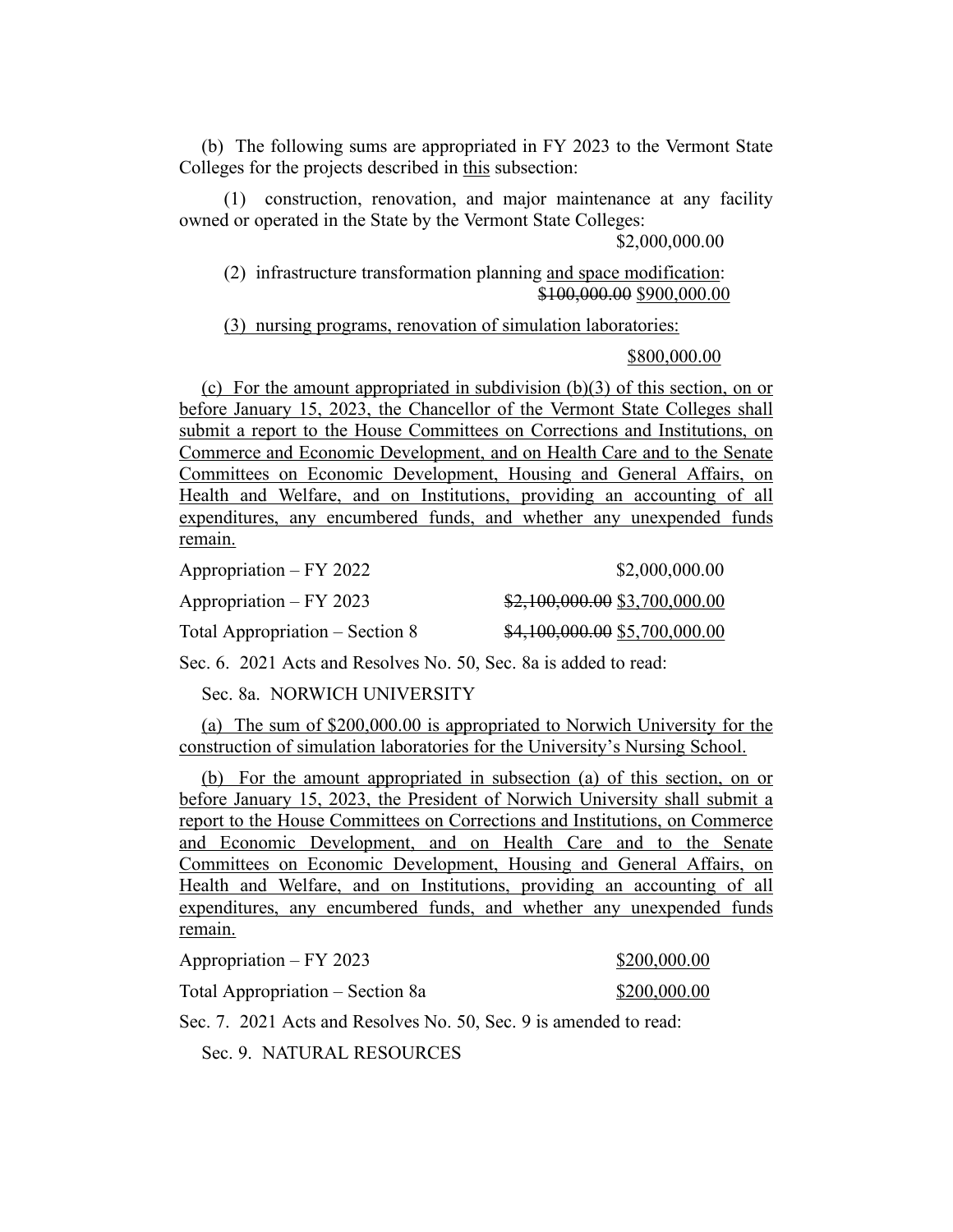\* \* \*

(e) The following sums are appropriated in FY 2023 to the Agency of Natural Resources for the Department of Environmental Conservation for the projects described in this subsection:

\* \* \*

(2) Dam safety and hydrology projects High and Significant Hazard Dam, dam safety improvements: \$805,000.00 \$3,115,000.00

\* \* \*

(4) Little Hosmer Dam, rehabilitation: \$190,000.00

(5) Infrastructure Investment and Jobs Act, Drinking and Clean Water State Revolving Fund, State match: \$2,833,980.00

(f) The following sums are appropriated in FY 2023 to the Agency of Natural Resources for the Department of Forests, Parks and Recreation for the following projects:

(1) Infrastructure rehabilitation, including statewide small-scale rehabilitation, wastewater repairs, preventive improvements and upgrades of restrooms and bathhouses, and statewide small-scale road rehabilitation projects: \$4,476,553.00 \$4,251,553.00

(2) Rustic Cabin Construction Program: \$500,000.00 \$700,000.00

(g) The following amounts are appropriated in FY 2023 to the Agency of Natural Resources for the Department of Fish and Wildlife for the projects described in this subsection:

(1) General infrastructure projects, including small-scale maintenance and rehabilitation of infrastructure:  $$1,083,500.00$ 

(2) Lake Champlain Walleye Association, Inc., to upgrade and repair the Walleye rearing, restoration, and stocking infrastructure: \$25,000.00

(3) Lake Champlain Walleye Association, Inc., purchase of self-cleaning tanks: \$25,000.00

(h) The following shall apply to the amounts appropriated in this section:

(1) For the amounts appropriated in subdivision  $(e)(5)$  of this section, the funds shall not be released until the federal grant has been received by the State.

(2) For the amount appropriated in subdivision  $(f)(2)$  of this section, the Department of Forests, Parks and Recreation is authorized to use not more than \$200,000.00 to work with career technical education centers for assistance with the Rustic Cabin Construction Program.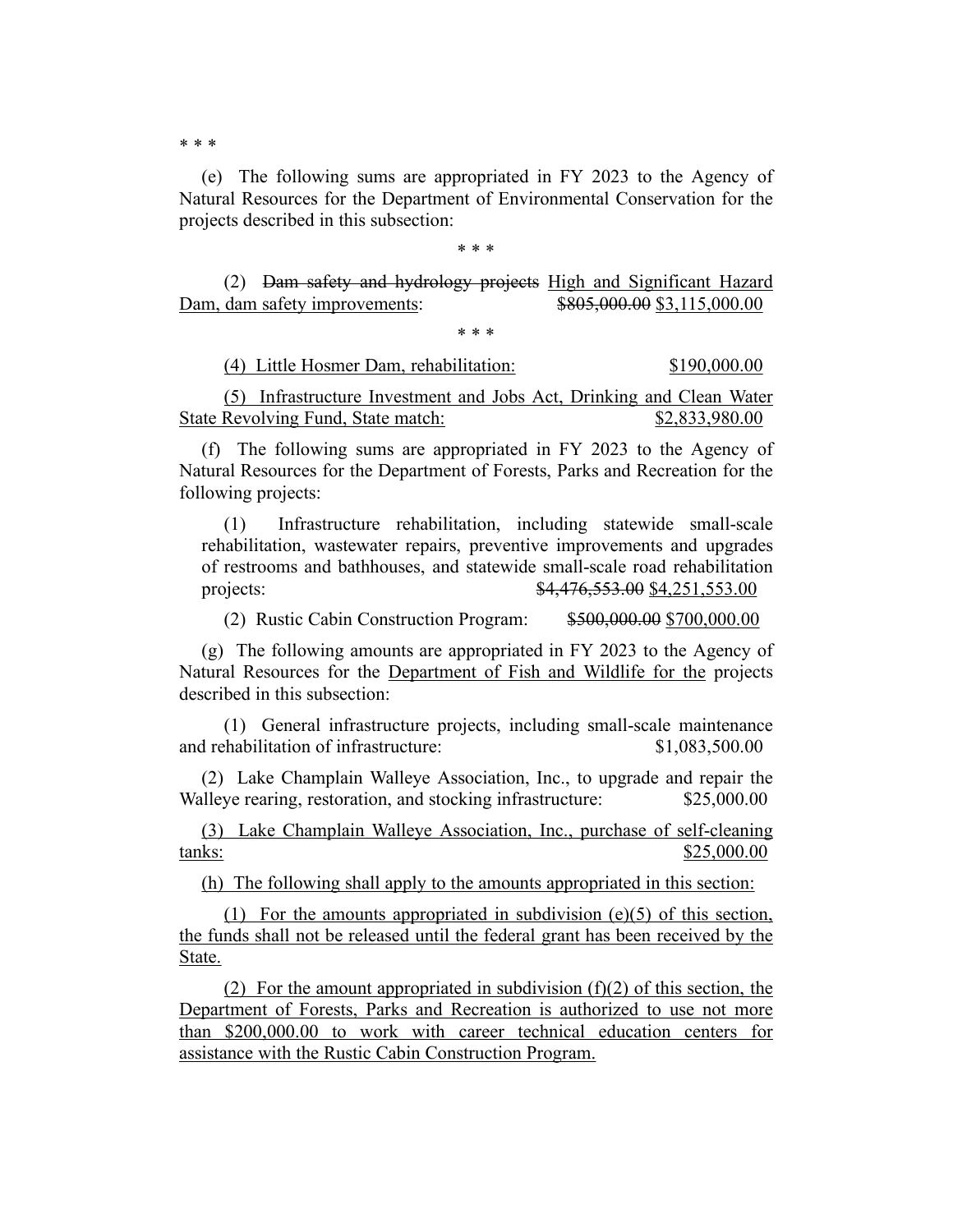Appropriation – FY 2022 \$11,455,214.00

Total Appropriation – Section 9  $$21,308,478.00$  \$26,642,458.00

Appropriation – FY 2023  $$9,853,264.00 \text{ } $15,187,244.00$ 

Sec. 8. 2021 Acts and Resolves No. 50, Sec. 10 is amended to read:

Sec. 10. CLEAN WATER INITIATIVES

\* \* \*

(c) The sum of \$500,000.00 is appropriated in FY 2022 to the Agency of Natural Resources for forestry access roads, recreation access roads, and water quality improvements. [Repealed.]

\* \* \*

(e) The sum of \$11,000,000.00 is appropriated in FY 2023 to the Agency of Natural Resources for the Department of Environmental Conservation for clean water implementation projects The amount of \$200,000.00 is appropriated in FY 2023 to the Agency of Agriculture, Food and Markets for water quality grants and contracts.

\* \* \*

(i) The following amounts are appropriated in FY 2023 to the Agency of Natural Resources for the Department of Environmental Conservation for the projects described in this subsection:

(1) Water Pollution Control Fund, Clean Water State/EPA Revolving Loan Fund (CWSRF) match:  $$1,548,219.00$ 

(2) Municipal Pollution Control Grants, pollution control projects and planning advances for feasibility studies: \$2,715,000.00

 $(i)(1)$  The following amounts are appropriated in FY 2023 to the Vermont Housing and Conservation Board for the projects described in this subsection:

(A) Agricultural water quality projects: \$200,000.00

(B) Land conservation and water quality projects: \$2,000,000.00

(2) A grant issued under subdivision  $(1)(A)$  of this subsection:

(A) shall not be considered a State grant under 6 V.S.A. chapter 215, subchapter 3 for purposes of calculating the maximum amount of a State water quality assistance award under 6 V.S.A. § 4824 or 4826; and

(B) may be used to satisfy a grant recipient's cost share requirements.

Appropriation – FY 2022  $\qquad 311,000,000.00$  \$10,500,000.00

Appropriation – FY 2023 \$11,000,000.00 \$6,663,219.00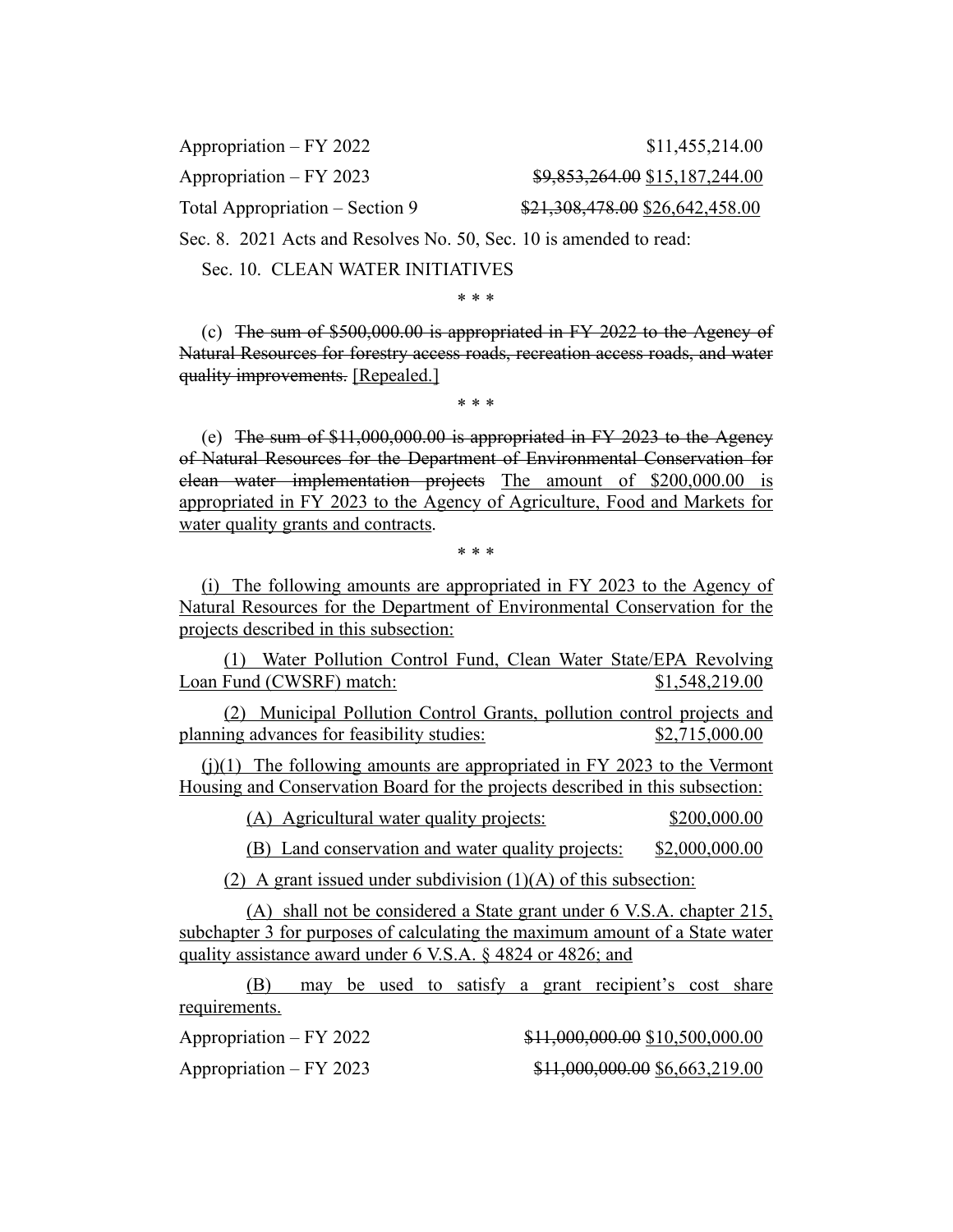Sec. 9. 2021 Acts and Resolves No. 50, Sec. 11 is amended to read:

Sec. 11. MILITARY

(a) The sum of \$900,000.00 is appropriated in FY 2022 to the Department of Military for maintenance, renovations, and ADA compliance at State armories.

(b) The sum of \$900,000.00 are \$1,100,000.00 is appropriated in FY 2023 to the Department of Military for the projects described in subsection (a) of this section.

| Appropriation – FY 2022          | \$900,000.00                  |
|----------------------------------|-------------------------------|
| Appropriation – FY 2023          | \$900,000.00 \$1,100,000.00   |
| Total Appropriation – Section 11 | \$1,800,000.00 \$2,000,000.00 |
|                                  |                               |

Sec. 10. 2021 Acts and Resolves No. 50, Sec. 12 is amended to read:

Sec. 12. PUBLIC SAFETY

\* \* \*

(b) The sum of \$50,000.00 is appropriated in FY 2023 to the Department of Public Safety for a feasibility study for the Vermont Police Academy in Pittsford. The following amounts are appropriated in FY 2023 to the Department of Public Safety for the projects described in this subsection:

(1) Pittsford, Vermont Policy Academy, feasibility study: \$50,000.00 (2) Williston Public Safety Field Station, construction: \$3,500,000.00 Appropriation – FY 2022 \$6,120,000.00 Appropriation – FY 2023 \$50,000.00 \$3,550,000.00 Total Appropriation – Section 12  $\frac{$6,170,000.00}{$9,670,000.00}$ 

Sec. 11. 2021 Acts and Resolves No. 50, Sec. 13 is amended to read:

Sec. 13. AGRICULTURE, FOOD AND MARKETS

\* \* \*

(b) The sum of \$350,000.00 \$1,400,000.00 is appropriated in FY 2023 to the Department of Buildings and General Services for the Agency of Agriculture, Food and Markets for the project described in subsection (a) of this section major maintenance, renovation, and modernization planning and design at the Vermont Building at the Eastern States Exhibition.

| Appropriation – FY 2022 | \$260,000.00                |
|-------------------------|-----------------------------|
| Appropriation – FY 2023 | \$350,000.00 \$1,400,000.00 |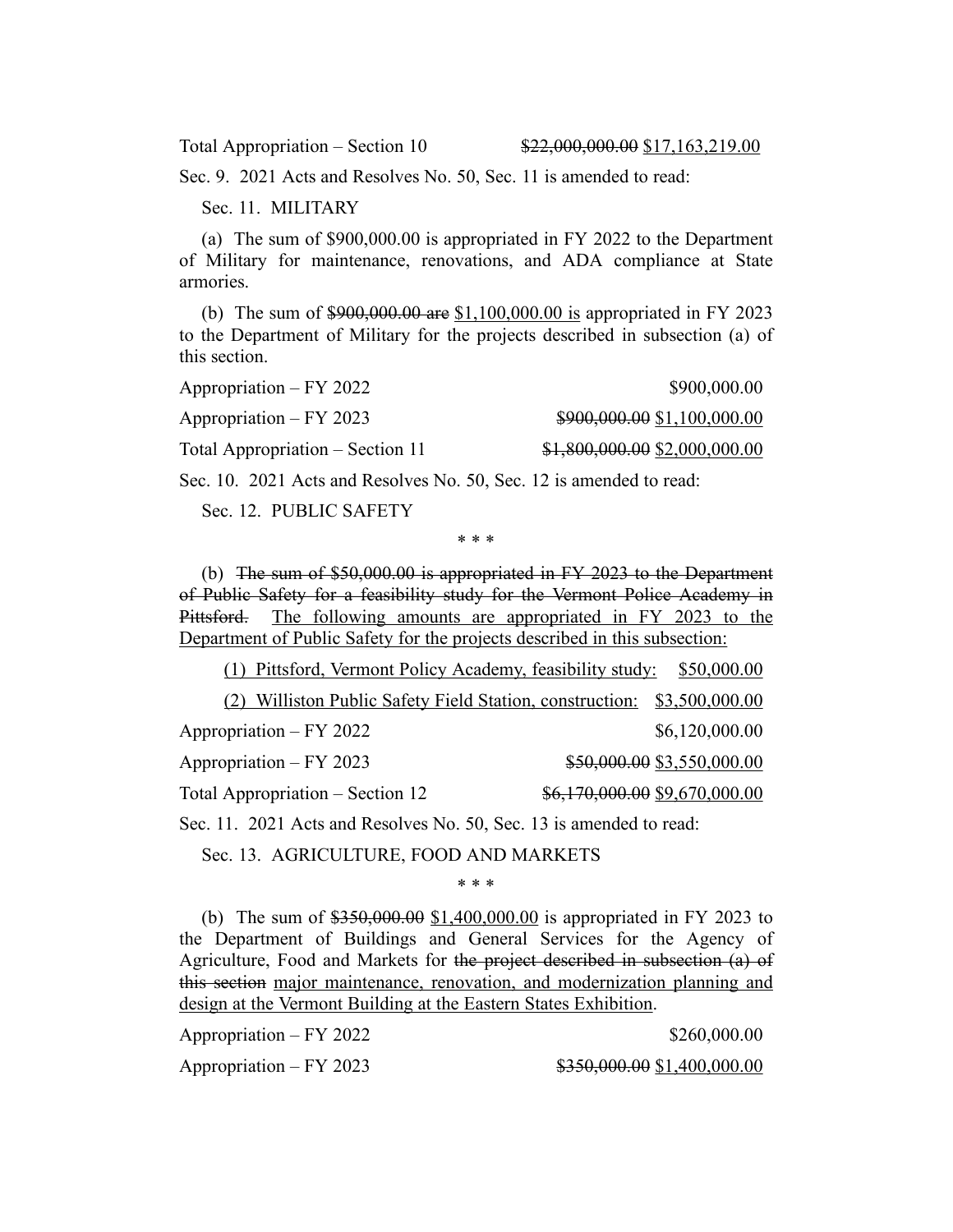Total Appropriation – Section 13  $$610,000.00 $1,660,000.00$ 

Sec. 12. 2021 Acts and Resolves No. 50, Sec. 17a is added to read:

Sec. 17a. SERGEANT AT ARMS

The amount of \$185,000.00 is appropriated in FY 2023 to the Sergeant at Arms for upgrades to 2 Governor Aiken Avenue.

Total Appropriation – Section 17a  $$185,000.00$ 

Sec. 13. 2021 Acts and Resolves No. 50, Sec. 17b is added to read:

Sec. 17b. FY 2022 AND FY 2023; AMERICAN RESCUE PLAN ACT; STATE AND LOCAL FISCAL RECOVERY FUND; CAPITAL PROJECTS; AUTHORIZATIONS

(a) Findings. The General Assembly finds:

(1) In 2021 Acts and Resolves No. 74, Sec. G.700(c), the General Assembly authorized the Commissioner of Finance and Management to use not more than \$15,000,000.00 in American Rescue Plan Act (ARPA) funds to offset capital funds appropriated to projects supporting water and sewer infrastructure in fiscal year 2022 to the extent feasible under federal law and guidance.

(2) The Governor's fiscal year 2022–2023 capital budget adjustment report included recommendations for water and sewer infrastructure projects historically funded in the State's capital construction act that could be funded in fiscal years 2022 and 2023 with ARPA funds.

(3) The General Assembly finds that in addition to the capital projects identified by the Governor's fiscal year 2022–2023 capital budget adjustment report, there are other capital projects that can be funded in fiscal year 2023 with ARPA funds.

(b) Intent. It is the intent of the General Assembly to authorize certain projects that are eligible for ARPA funds in this act but appropriate the funds for these projects in the FY 2023 Annual Appropriations Act.

(c) Authorizations. In fiscal years 2022 and 2023, the following capital projects are authorized to be undertaken with funds appropriated in the FY 2023 Annual Appropriations Act:

(1) In FY 2022 and FY 2023, the Department of Forests, Parks and Recreation is authorized to upgrade forestry access roads, recreation access roads, and make water quality improvements to these roads.

(2) In FY 2023, in addition to the amounts appropriated in Sec. 10(e) of this act, the Agency of Agriculture, Food and Markets is authorized to issue water quality grants and contracts.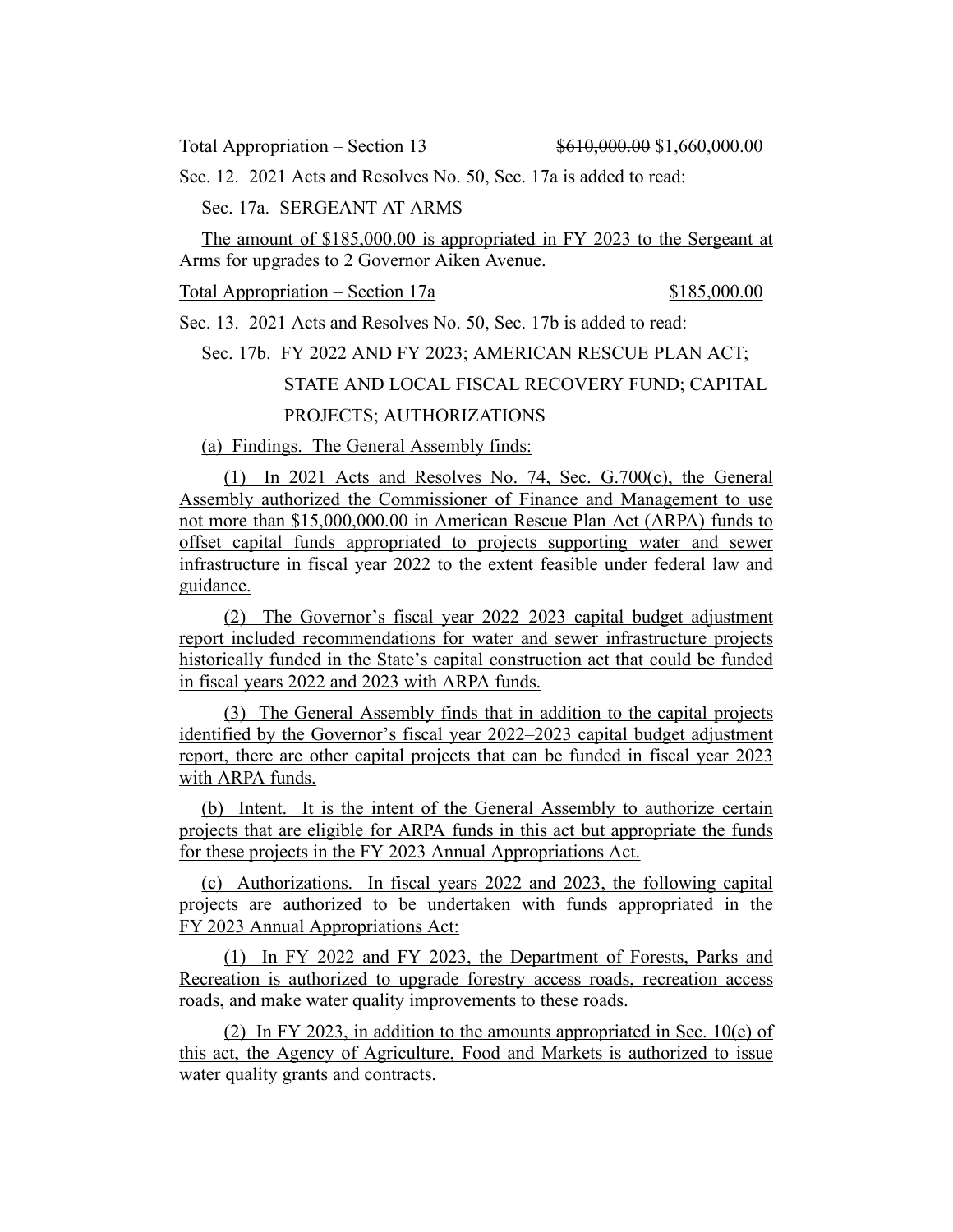(3) In FY 2023, in addition to the amounts appropriated in Sec.  $10(i)(2)$ of this act, the Department of Environmental Conservation is authorized to issue municipal pollution control grants.

(4) In FY 2023, the Department of Forests, Parks and Recreation is authorized to make wastewater repairs and water and sewer infrastructure improvements and upgrades to restrooms and bathhouses at State parks.

(5) In FY 2023, in addition to the amount appropriated in Sec.  $10(j)(1)(A)$  of this act, the Vermont Housing and Conservation Board is authorized to issue grants for water quality improvement projects.

(6) In FY 2023, the Vermont Historical Society is authorized to make upgrades and repairs to the HVAC system at the Vermont History Center in Barre.

(7) The Department of Buildings and General Services is authorized to begin design and construction for the expansion of the State House in Montpelier.

(8) The Judiciary is authorized to make HVAC improvements to county courthouses.

Sec. 14. 2021 Acts and Resolves No. 50, Sec. 18 is amended to read:

Sec. 18. REALLOCATION OF FUNDS; TRANSFER OF FUNDS

(a) The following sums are reallocated to the Department of Buildings and General Services from prior capital appropriations to defray expenditures authorized in Sec. 2 of this act:

\* \* \*

(4) of the amount appropriated in 2015 Acts and Resolves No. 26, Sec. 2(b)(5) (major maintenance): \$35,475.94

(5) of the amount appropriated in 2015 Acts and Resolves No. 26, Sec. 2(c)(11) (Southern State Correctional Facility, copper waterline replacement):  $$82,851.42$ 

(6) of the amount appropriated in 2016 Acts and Resolves No. 160, Sec. 2(c)(15) (Southern State Correctional Facility, steam line replacement):

\$147,068.63

(7) of the amount appropriated in 2016 Acts and Resolves No. 160, Sec. 2(c)(16) (Statewide, ADA projects, State-owned buildings and courthouses):  $$52,460.30$ 

(8) of the amount appropriated in 2016 Acts and Resolves No. 160, Sec. 2(c)(19) (Waterbury State Office Complex project, true up): \$11,016.00

(9) of the amount appropriated in 2016 Acts and Resolves No. 160,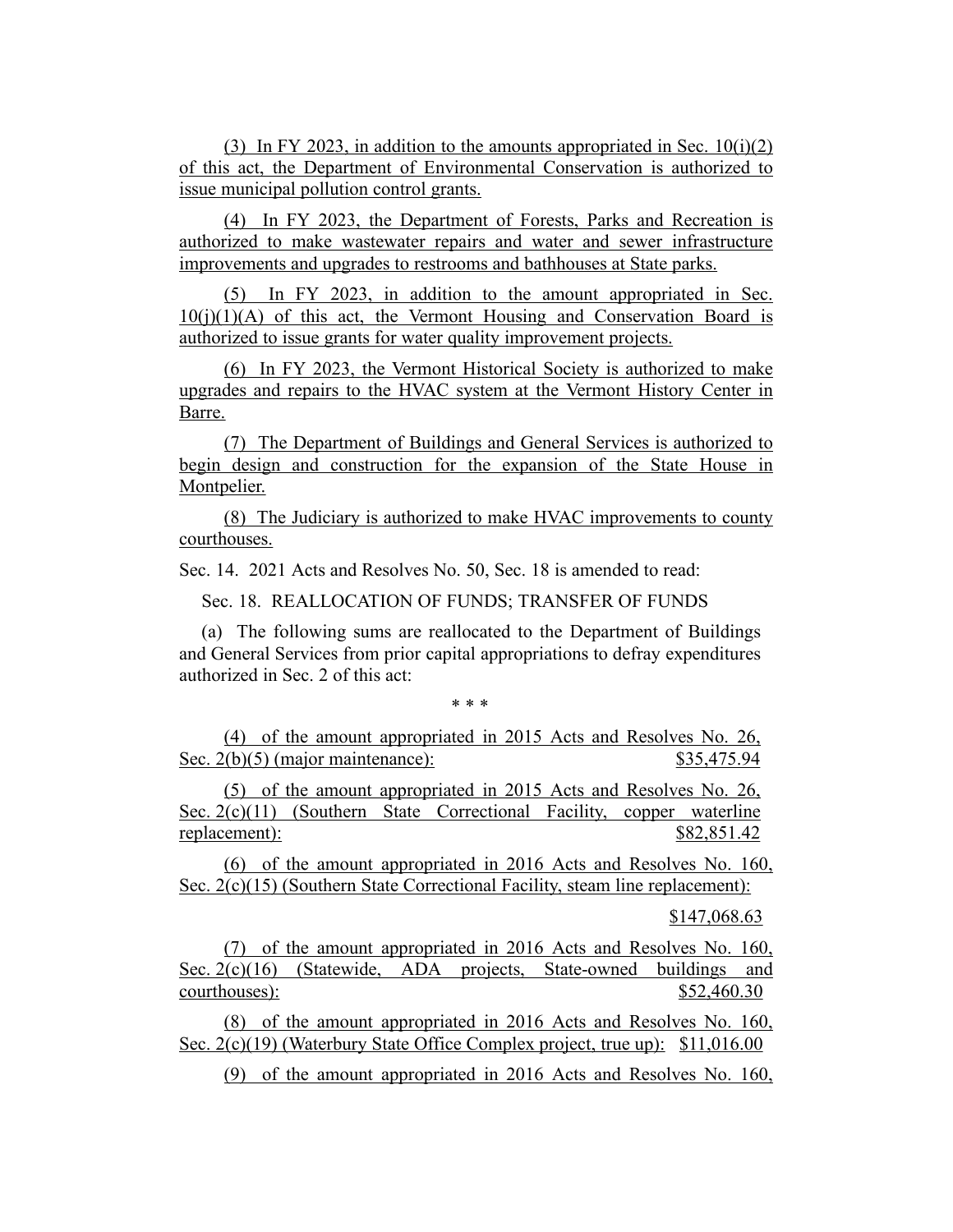Sec. 13(c)(2) (Westminster, DPS Facility, project cost adjustment for unanticipated site conditions and code modifications): \$4,522.99

(10) of the amount appropriated in 2017 Acts and Resolves No. 84 Sec. 2(b)(2) (Statewide – Major Maintenance): \$53,755.21

(11) of the amount appropriated in 2017 Acts and Resolves No. 84, Sec. 2(b)(6) (Randolph, Agencies of Agriculture, Food and Markets and of Natural Resources, collaborative laboratory, construction): \$156,275.91

(12) of the amount appropriated in 2017 Acts and Resolves No. 84, Sec. 2(b)(7) (Springfield, Southern State Correctional Facility, completion of the steamline replacement):  $$36,382.55$ 

(13) of the amount appropriated in 2017 Acts and Resolves No. 84 Sec. 2(b)(9) (Newport, Northern State Correctional Facility Door Control replacement: \$72,287.54

(14) of the amount appropriated in 2018 Acts and Resolves No. 190, Sec. 2(c)(2) (Statewide, major maintenance):  $$26,921.21$ 

(15) of the amount appropriated in 2018 Acts and Resolves No. 190, Sec. 2(c)(18) (Rutland, Marble Valley Regional Correctional Facility):

\$2,850.00

(16) of the amount appropriated in 2018 Acts and Resolves No. 190, Sec. 2(c)(8) (Waterbury State Office Complex, Weeks building renovation and fit-up): \$224,387.21

(17) of the amount appropriated in 2018 Acts and Resolves No. 190, Sec. 2(c)(17) (Waterbury State Office Complex, Stanley and Wasson, demolition of Stanley Hall, and programming, schematic design, and design development for Wasson Hall):  $$265,247.20$ 

(18) of the amount appropriated in 2018 Acts and Resolves No. 190, Sec. 6(a)(9) (E-911 compliance grants): \$39,156.48

(19) of the amount appropriated in 2018 Acts and Resolves No. 190, Sec.  $11(e)(1)(B)$  (phosphorous removal equipment):  $$58,890.00$ 

(20) of the amount appropriated in 2018 Acts and Resolves No. 190, Sec. 16(c)(a) (NEK fiber network): \$209,291.36

(21) of the amount appropriated in 2019 Acts and Resolves No. 42, Sec. 2(b)(6) (120 State Street): \$800,000.00

(22) of the amount appropriated in 2019 Acts and Resolves No. 42, Sec.  $10(b)(2)$  (rustic cabin construction):  $$775,409.25$ 

(23) of the amount appropriated in 2019 Acts and Resolves No. 42, Sec. 17(a)(1) (stand-alone digital public address system): \$147,177.00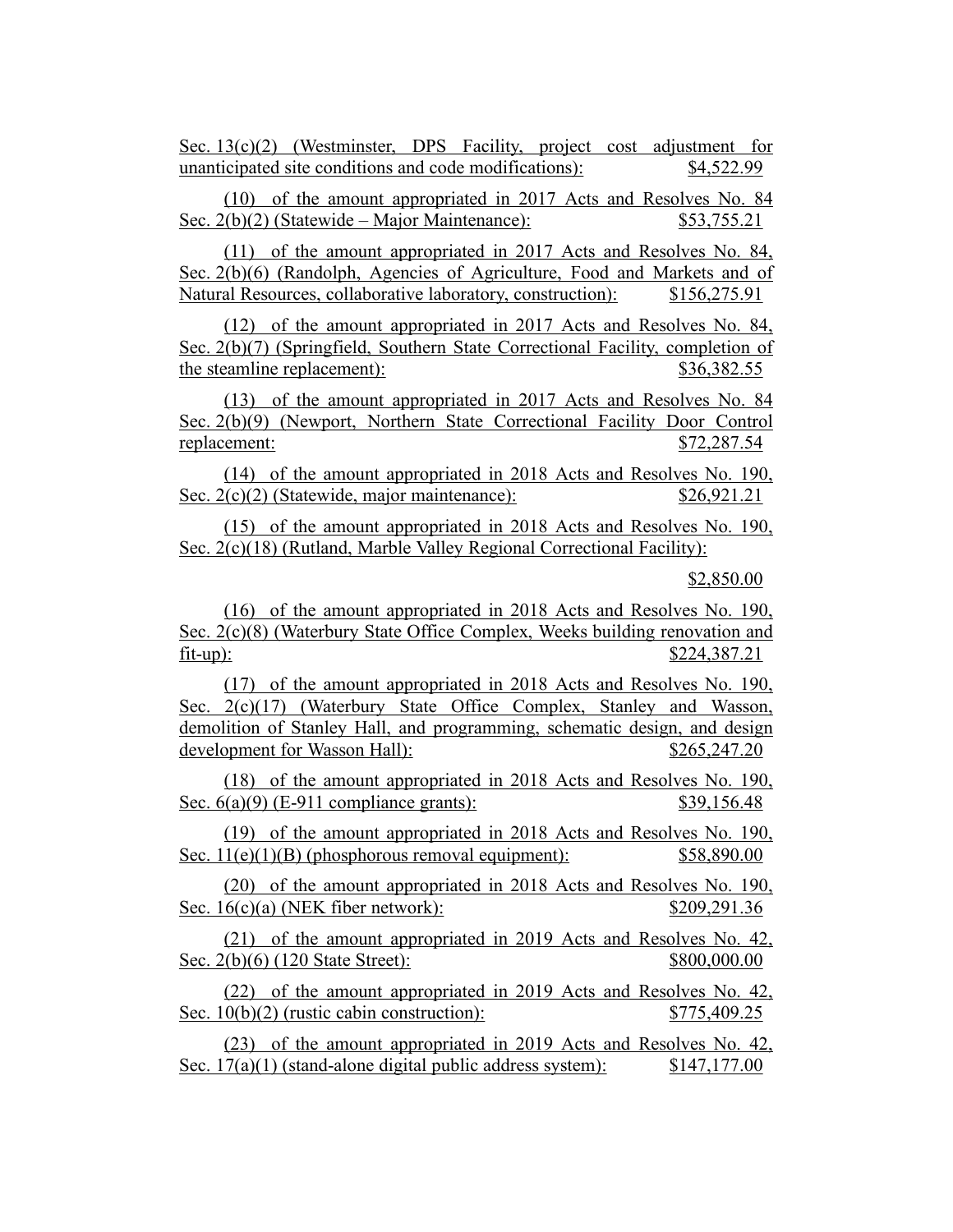(24) of the amount appropriated in 2019 Acts and Resolves No. 42, Sec. 17(b) (stand-alone digital public address system): \$174,888.00

(25) of the amount appropriated in 2019 Acts and Resolves No. 42, Sec.  $3(c)(5)$ , as added by 2020 Acts and Resolves No. 139, Sec. 2 (Windsor and St. Johnsbury, site preparation, relocation, and rebuild of a greenhouse at the Caledonia County Workcamp from the former Southeast State Correctional Facility): \$162,872.00

\* \* \*

Total Reallocations and Transfers – Section 18 \$4,198,694.44 \$7,737,808.64 Sec. 15. 2021 Acts and Resolves No. 50, Sec. 19 is amended to read:

Sec. 19. GENERAL OBLIGATION BONDS AND APPROPRIATIONS

(a) The State Treasurer is authorized to issue general obligation bonds in the amount of \$123,180,000.00 for the purpose of funding the appropriations of this act. The State Treasurer, with the approval of the Governor, shall determine the appropriate form and maturity of the bonds authorized by this section consistent with the underlying nature of the appropriation to be funded. The State Treasurer shall allocate the estimated cost of bond issuance or issuances to the entities to which funds are appropriated pursuant to this section and for which bonding is required as the source of funds, pursuant to 32 V.S.A. § 954.

(b) The State Treasurer is authorized to issue additional general obligation bonds in the amount of \$12,840,163.00 that were previously appropriated but unissued under 2021 Acts and Resolves No. 50 for the purpose of funding the appropriations in this act.

Total Revenues – Section 19 \$123,180,000.00 \$136,020,163.00

Sec. 16. 2013 Acts and Resolves No. 1, Sec. 100(c), as amended by 2014 Acts and Resolves No. 179, Sec. E.113.1, 2015 Acts and Resolves No. 58, Sec. E.113.1, 2017 Acts and Resolves No. 84, Sec. 29, 2018 Acts and Resolves No. 190, Sec. 18, 2019 Acts and Resolves No. 42, Sec. 25, 2020 Acts and Resolves No. 139, Sec. 19, and 2021 Acts and Resolves No. 50, Sec. 24, is further amended to read:

(c) Sec. 97 (general obligation debt financing) shall take effect on  $\frac{1 \text{H}_y}{1}$ , 2023 June 30, 2022.

Sec. 17. 2021 Acts and Resolves No. 50, Sec. 21a is amended to read:

Sec. 21a. 13 BALDWIN STREET; SALE OF PROPERTY PROPERTIES

(a) The Commissioner of Buildings and General Services is authorized to sell the property located at 13 Baldwin Street in Montpelier, Vermont, pursuant to the requirements of 29 V.S.A. § 166. The To the extent that there are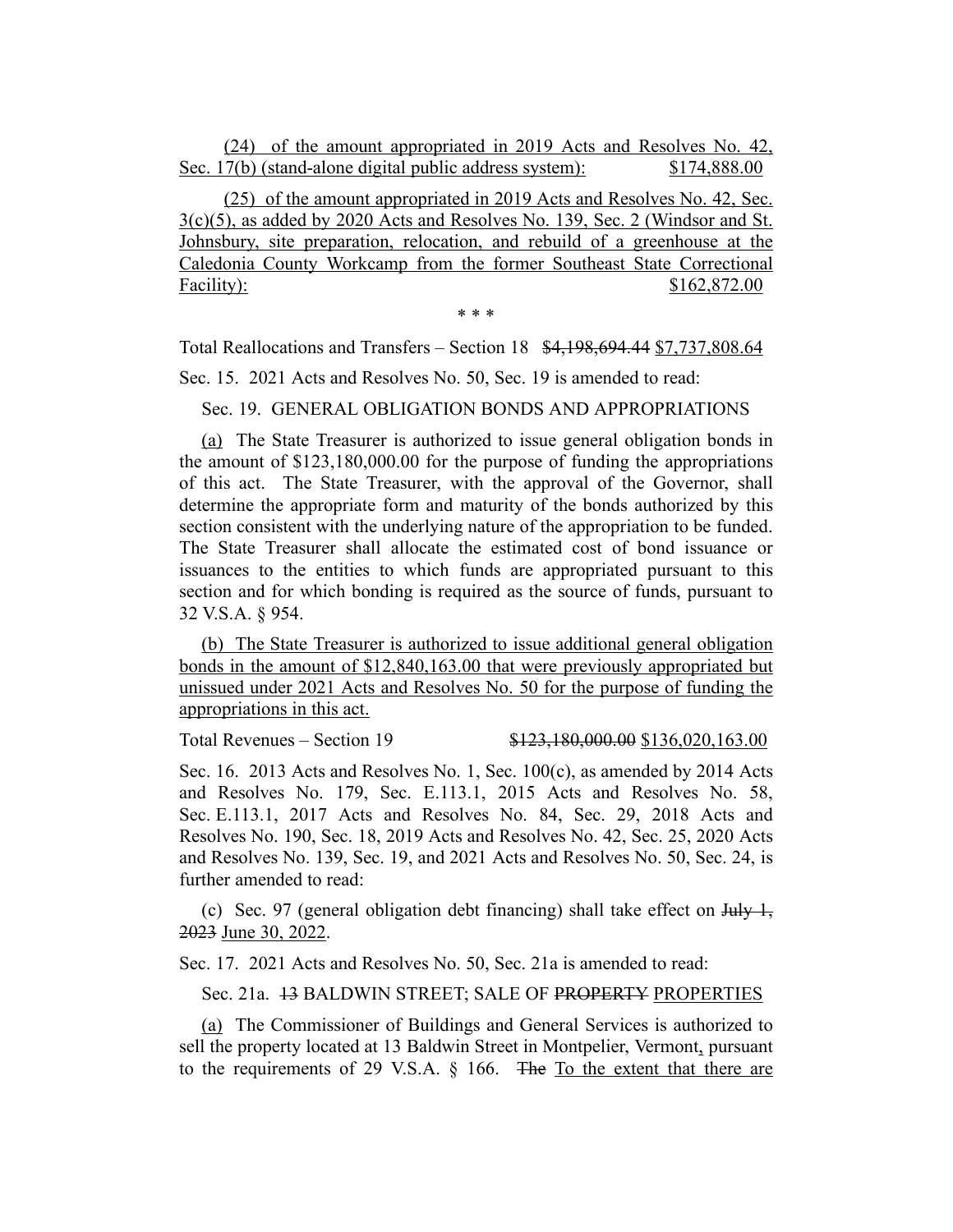sufficient proceeds from the sale shall be appropriated to future capital construction projects, the Department of Buildings and General Services is authorized to use up to \$300,000.00 in FY 2023 for the project described in Sec.  $2(c)(1)$  of this act.

(b) The Commissioner of Buildings and General Services is authorized to sell the property located at 14–16 Baldwin Street in Montpelier, Vermont, pursuant to the requirements of 29 V.S.A. § 166. The proceeds of the sale of 14–16 Baldwin Street shall be appropriated to future capital construction projects.

(c) The Commissioner of Buildings and General Services is authorized to sell the property located at 9 Baldwin Street in Montpelier, Vermont, contingent upon the completed relocation of the Office of Legislative Information Technology to 133 State Street. The proceeds from the sale shall be appropriated to future capital construction projects.

Sec. 18. 2021 Acts and Resolves No. 50, Sec. 25b is added to read:

# Sec. 25b. REDUCING CARBON INTENSITY; STATE BUILDINGS;

## STATE ENERGY MANAGEMENT PROGRAM; INTENT

(a) It is the intent of the General Assembly that the Department of Buildings and General Services implement strategies as soon as practicable to reduce carbon intensity in buildings under the jurisdiction of the Department. These strategies may include the use of:

(1) non-fossil-fuel alternatives when installing or replacing any space conditioning or water heating systems; and

(2) carbon-storing and least-embodied-carbon materials, as evidenced by appropriate documentation from contractors and suppliers, when constructing, renovating, or substantially repairing a building or facility.

(b) It is also the intent of the General Assembly that the Department of Forests, Parks and Recreations and the Agency of Transportation use the technical assistance of the State Energy Management Program, created in 29 V.S.A. § 168, for eligible projects.

Sec. 19. 2021 Acts and Resolves No. 50, Sec. 30a is added to read:

# Sec. 30a. NURSING SCHOOL PROGRAMS; SIMULATION LABORATORIES; REPORT

On or before January 15, 2023, the Vermont State Colleges, Norwich University, and the University of Vermont shall each submit a report to the House Committees on Commerce and Economic Development and on Health Care and to the Senate Committees on Economic Development, Housing and General Affairs and on Health and Welfare detailing the infrastructure and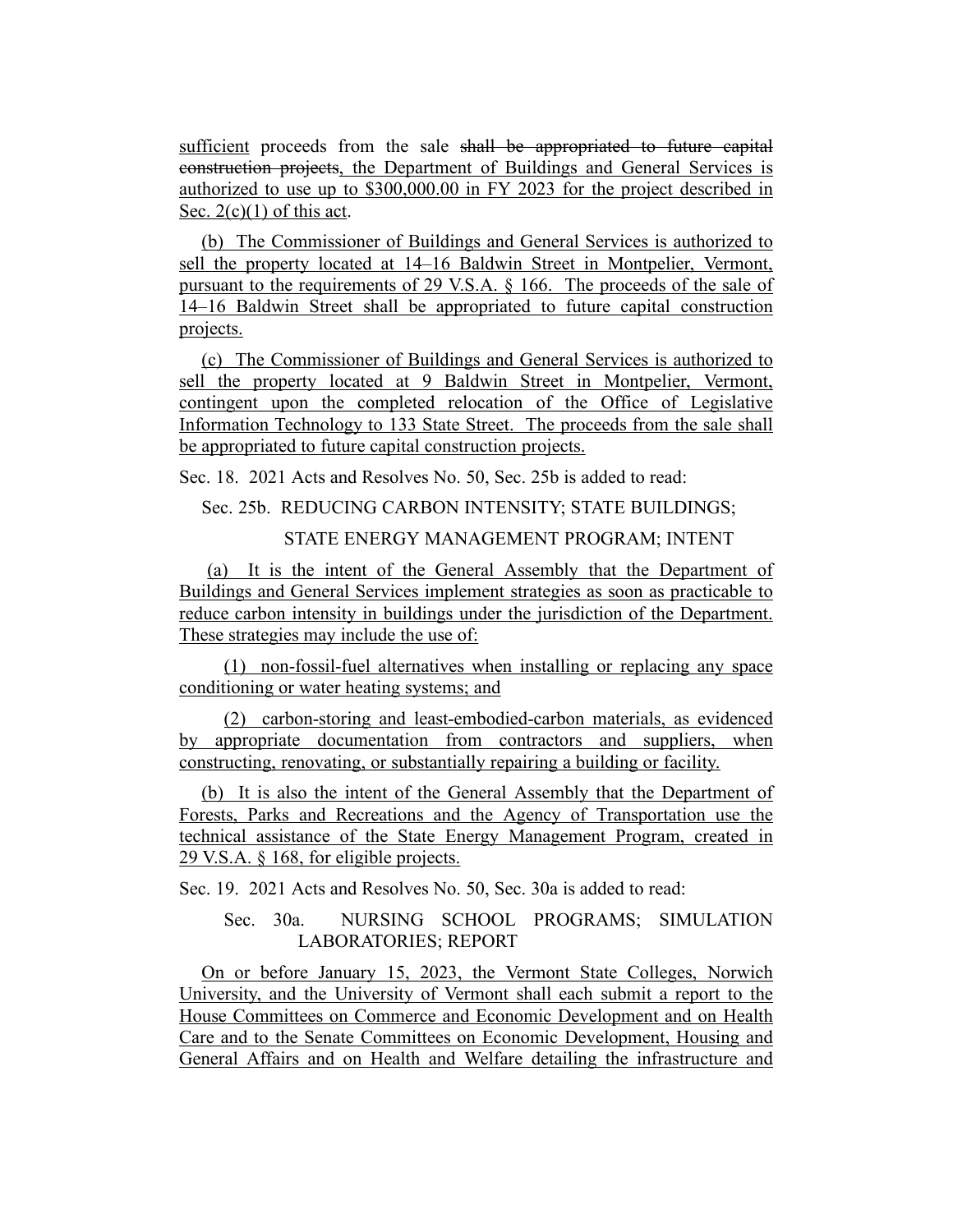programming needs, estimated costs, and timeline to renovate or construct nursing simulation laboratories in order to expand student enrollment at nursing programs in the State.

Sec. 20. 2020 Acts and Resolves No. 154, E.126.3, as amended by 2021 Acts and Resolves No. 50, Sec. 31, is further amended to read:

Sec. E.126.3 GENERAL ASSEMBLY; STATE BUILDINGS; USE OF

## SPACE; AUTHORITY OF SERGEANT AT ARMS

(a) Notwithstanding the provisions of 29 V.S.A. § 165 and any other provision of law to the contrary, in order to perform its constitutional duties, the Legislative Branch shall have exclusive use of alternative locations during the 2021–22 legislative biennium, including the following:

- (1) 133 State Street:
	- (A) Basement: rooms 012, 016, and 021.
	- (B) First Floor: rooms 121 and 126.
	- (C) Fourth Floor: board room.
- (2) 109 State Street:
	- (A) Basement: rooms B07 and B015 and surrounding space;.
	- (B) Second floor: rooms 264, 267, 268, and 270.
	- (C) Fourth floor: conference room.
- (3) 111 State Street: library stacks room on the second floor.

(b) Notwithstanding the provisions of 29 V.S.A. § 165 and any other provision of law to the contrary, in order to perform its constitutional duties, beginning July 1, 2021, the Legislative Branch shall have the exclusive use of the following space:

- (1) 2 Aiken Street: entire building.
- (2) 4 Aiken Street: entire building.
- (3) 133 State Street:
	- (A) Basement: rooms 015 and 022.
	- (B) First Floor: rooms 122 and 125.

(c) Beginning on January 1, 2023 and ending on June 30, 2023, notwithstanding the provisions of 29 V.S.A. § 165 and any other provision of law to the contrary, in order to perform its constitutional duties, the Legislative Branch shall have exclusive use of rooms 264, 267, 268, and 270 on the second floor of 109 State Street.